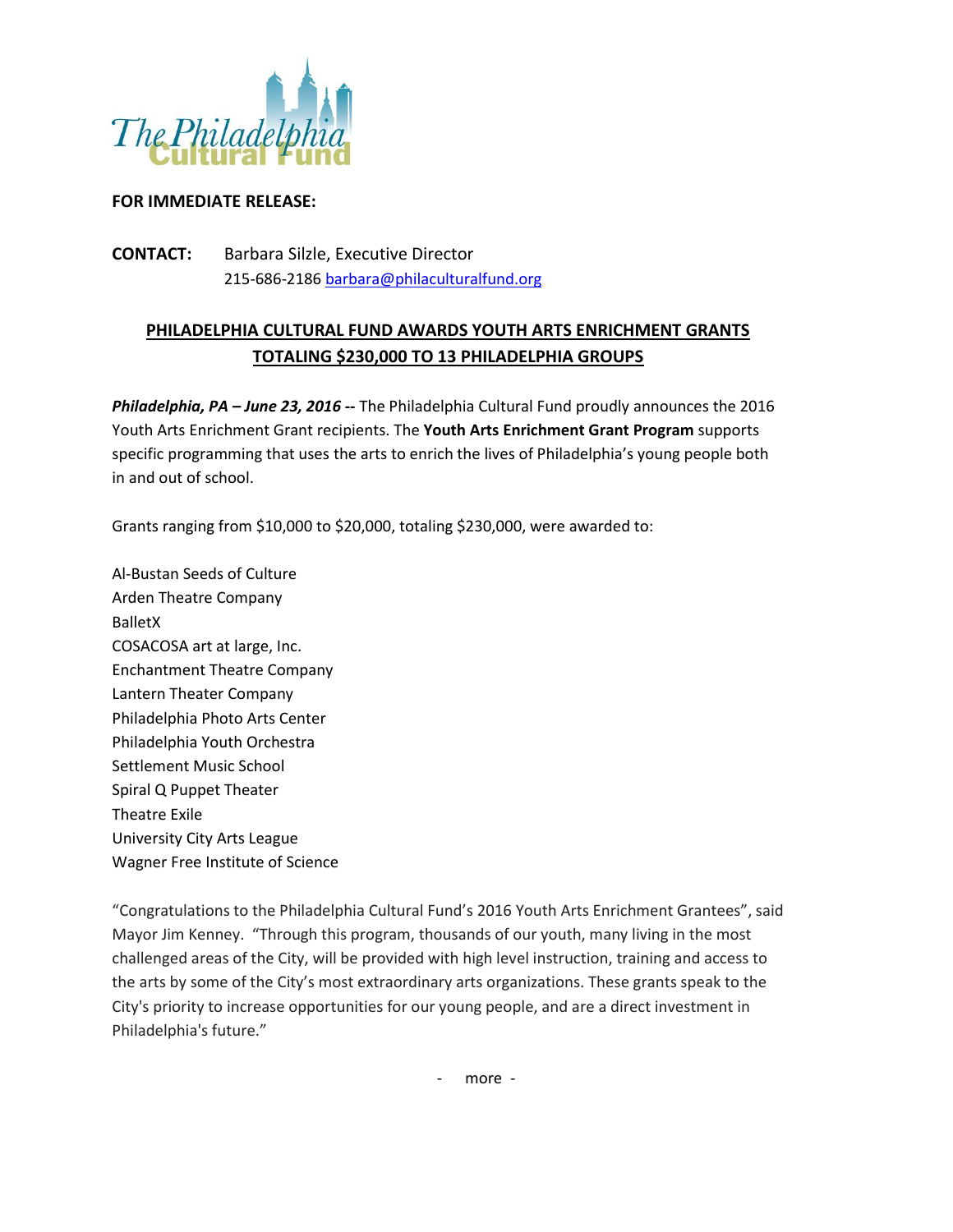To qualify for a 2016 Youth Arts Enrichment (YAE) grant, the group had to qualify for and receive a 2016 Art and Culture Grant from the Philadelphia Cultural Fund. YAE grants provide project support for programs that occur between July 1, 2016 and December 31, 2017 and will deliver high quality arts instruction, training, and participatory experiences to young people (aged 5 to 18) who are least likely to access cultural enrichment through other avenues. This includes programming in Philadelphia's most underserved, impoverished communities.

"The arts not only enrich the lives of young Philadelphians, but it helps prepare them for a better, brighter future," said Executive Director Barbara Silzle. "Students with access to the arts – inside or outside of classrooms – do better academically, aim higher in their career goals, and become more civically involved. These outstanding art programs provide that access."

A complete list of the grants and the funded programs begins on page three of this release.

Established in 1991 to support and enhance the cultural life and vitality of the City of Philadelphia and its residents, the Philadelphia Cultural Fund, through the combined efforts of the Philadelphia City Council and the Mayor, promotes arts and culture as engines of social, educational and economic development and has played a key stabilizing role for numerous organizations by providing much-needed general operating funding.

###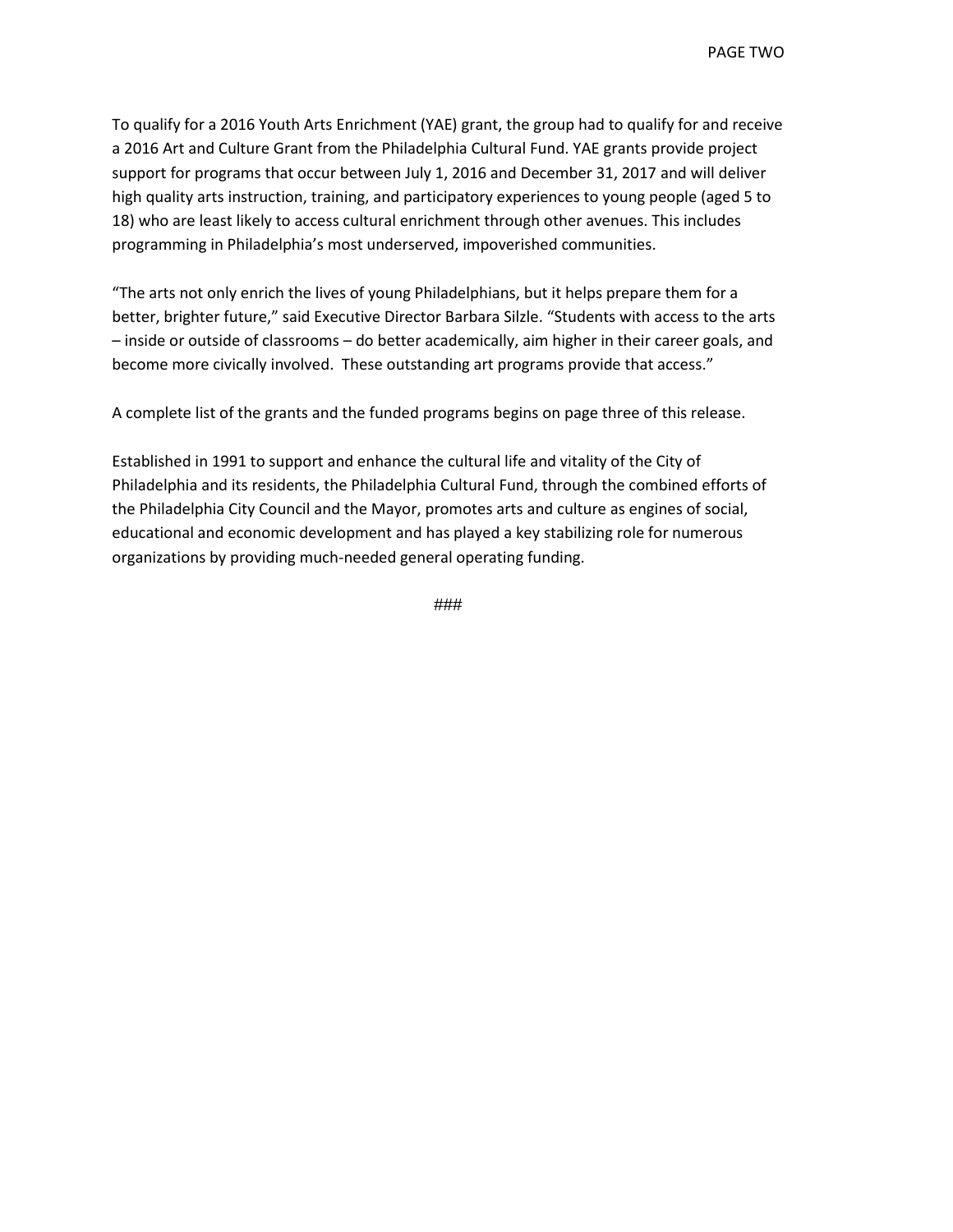## **Philadelphia Cultural Fund 2016 Youth Arts Enrichment Grants and descriptions of funded programs**

## **Al-Bustan Seeds of Culture \$15,000**

*Tabadul: Cross-Cultural Exchange Through the Arts at North East High School* www.albustanseeds.org

Tabadul provides North East High School's (NEHS) English Speakers of Other Languages the development of artistic tools to tell their own stories. Through the blending of poetry/spoken word, percussion, visual arts/media, music and technology instruction students engage their parents, guardians and teachers in conversations and reflections of identity, cross cultural differences, and notions of place and community. The project culminates with a series of large scale artworks lead by Wendy Ewald, renowned photographer and educator, reflective of the NEHS community installed in several neighborhoods across the City taking the art of the school's community beyond Northeast Philadelphia.

## **Arden Theatre Company \$20,000** *Arden for All* www.ardentheatre.org

An in-school arts education program; Arden for All (AFA) is based on the belief that arts-inspired education should be equally available to children from all socioeconomic backgrounds. AFA is designed to encourage literacy, inspire creativity and confidence, allowing students to discover their unique strengths and abilities. The program serves students from  $3^{rd}$  through  $5^{th}$  grade in economically disadvantaged schools in the Greater Philadelphia area. For the 2016/2017 season AFA will distribute 4,170 free tickets to Arden Children's Theatre productions; distribute 3,600 free copies of show-related core curriculum based books to AFA students; spend 1,224 hours in 68 elementary classrooms in 14 schools and pay for 91 buses to and from the theatre for AFA students.

**BalletX \$10,000** *Dance eXchange* www.balletx.org

Dance eXchange, inspired by National Dance Institute (NDI) methodology, uses live music and structured creative learning to teach nearly 200  $3<sup>rd</sup>$  and  $4<sup>th</sup>$  grade students at the Andrew Jackson, Chester A. Arthur and Albert M. Greenfield schools. Teaching artists work to develop students' basic vocabulary of dance, appreciation for listening and dancing to live accompaniment with the goal of achieving a standard of excellence from all participants. NDI pedagogy uses dance as a means towards personal growth skills like self-confidence, teamwork, focus, determination and self-empowerment. Dance eXchange students not only learn to work together, developing critical thinking and collaborative skills, but also come to recognize personal standards of excellence and the value of healthy living.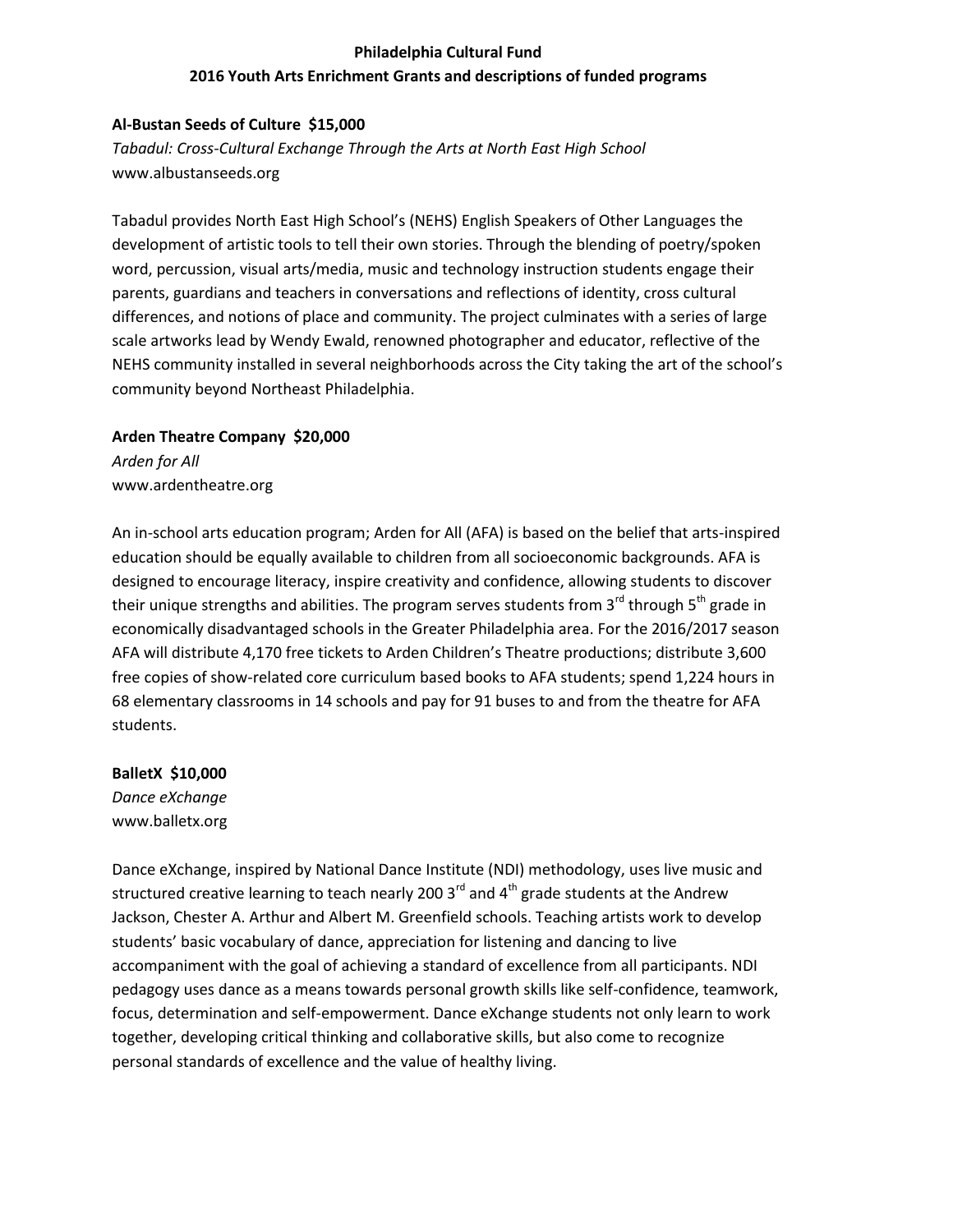### **COSACOSA art at large, Inc. \$20,000**

*Connection Studios* www.cosacosa.org

Connection Studios is a youth development initiative using arts and multimedia technology to engage young people in hands-on art making experiences through direct collaboration with professional artists in weekly workshops held at neighborhood schools and community centers. Connection Studios unites young people in exploring issues facing city youth (e.g. violence, substance abuse, relationships, and peer pressure) and examining viable alternatives through story-telling, design, and studio art while building literacy, leadership, and collaborative planning skills. Artworks resulting from the program will remain on permanent display in public spaces (e.g. city parks, neighborhood healthcare facilities, community centers and schools) and/or are made available to audiences online (for sound art and media projects, which are also distributed to local communities on CD/DVD). The projects will be presented and discussed with the community at large via youth-lead town hall meetings, exhibitions and performances at partner sites.

## **Enchantment Theatre Company \$10,000**

*Enchantment's Artists-in-Residency programs* enchantmenttheatre.org

The life-changing moments that Enchantment Theater Company (ETC) makes possible are born from the belief that creativity is the key to engaging and inspiring young people. Over the course of the academic school year ETC will hold residencies spanning from 10 to 21 weeks at: Amedee F. Bregy, G.W. Childs, William H. Hunter, Henry W. Lawton, and Southwark elementary schools including a 21 week residency at the Pennsylvania School for the Deaf, all free of charge. Using the methodology of Experience, Study, Create, Refine and Present ETC's residency programs work with students and their teachers to see high quality performance as an achievable and realistic expectation supplemented through the instruction of mindfulness, narrative creation, creative risk-taking, collaboration, behavioral management, conflict resolution, and the shared goal of performance. Child by child, ETC's residencies prove that the arts are the most powerful tool for closing the achievement gap by igniting curiosity, developing character and creating pathways to success and excellence giving classroom teachers a transformational set of creative approaches, tools and resources to engage their students and address Common Core standards through the arts.

## **Lantern Theater Company \$20,000**

*Illumination: CLASSROOM CONNECTIONS* www.lanterntheater.org

Through continuing partnerships with local teachers at Parkway Center City High School, the Academy at Palumbo, WB Saul High School for Agricultural Sciences, and Young Scholars Kenderton Charter School CLASSROOM CONNECTIONS provides multiple units of in-school residencies, creating customized curriculums with lessons designed to build students' creative expression, self-confidence, and comprehension of assigned material and vocabulary. Students work with experienced teaching artists, many of whom are established actors and directors, to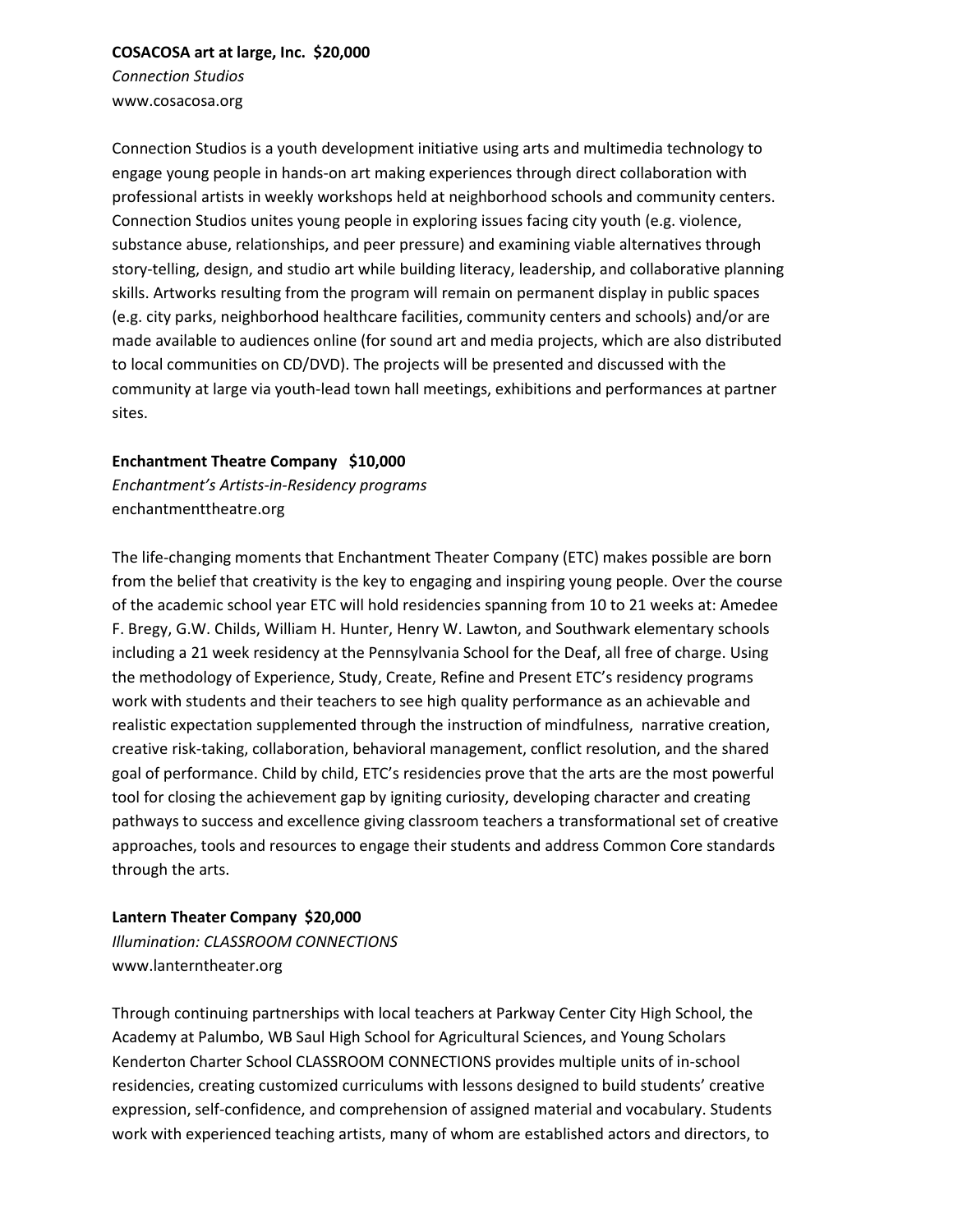use dramatic techniques that clarify characters and bring stories to life while helping students make connections between the thematic elements of older literary works and their own lives in the 21<sup>st</sup> century. Over the 2016/2017 school year, CLASSROOM CONNECTIONS will serve approximately 1,000 students grades 8 through 12 using the literary works of William Shakespeare, Sherman Alexi, Harper Lee and August Wilson.

### **Philadelphia Photo Arts Center \$20,000**

*Teen Photo http://www.philaphotoarts.org/*

The Philadelphia Photo Arts Center (PPAC) is founded on the concept that the arts should be for everyone and offers all students in the Teen Photo after school program full access to its gallery, lab, and educational resources. Teen Photo will engage 80-100 Philadelphia public high school students for 9 months of the school year. The program acts as an art-education safety net for its students who desire access to a creative, exploratory learning experience. The program fills a void through technical skill instruction, open, self-directed study—an important skill for developing higher learning—creative problem solving skills and a network of friends and professional contacts. At the end of the program students walk away with a college-level skill set and a portfolio of printed images for use in their academic or professional lives. In May, 2017, students will hold a self designed and implemented exhibition/reception inviting their friends, families, and teachers. Hundreds of community members are anticipated to attend.

## **Philadelphia Youth Orchestra \$20,000**

*Tune Up Philly Expansion* pyos.org

The Philadelphia Youth Orchestra's vision is that through music—by tracking and supporting the journey of the student throughout—children living in poverty and in challenging neighborhoods can attain high levels of success and, thus, break through cycles of poverty: on behalf of themselves, their families, and whole communities. Tune Up Philly (TUP) students meet 2-3 times per week for intensive orchestral and small group training in addition to required Saturday rehearsals and concert/performance opportunities within their local communities and the City. Instruction totals over 290 hours per student. Participation also includes admission to Philadelphia Orchestra, other PYO ensemble concerts, POPS concerts, access to art museums and more, all free of charge to TUP families and students. Veteran TUP students across all grades have achieved Proficient or Advanced PSSA scores, with 100% of TUP  $8<sup>th</sup>$  graders matriculating into competitive magnet and charter schools since 2010. High school veterans of the program upon graduation have placed into Ivy League schools, renowned conservatories, and accredited higher education institutions.

**Settlement Music School \$20,000** *Music Education Pathways* www.smsmusic.org

The Music Education Pathways (MEP) is an intensive, after-school music program offered at Hardy Williams Elementary, Francis D. Pastorius Elementary Mastery Charter, Thomas Holme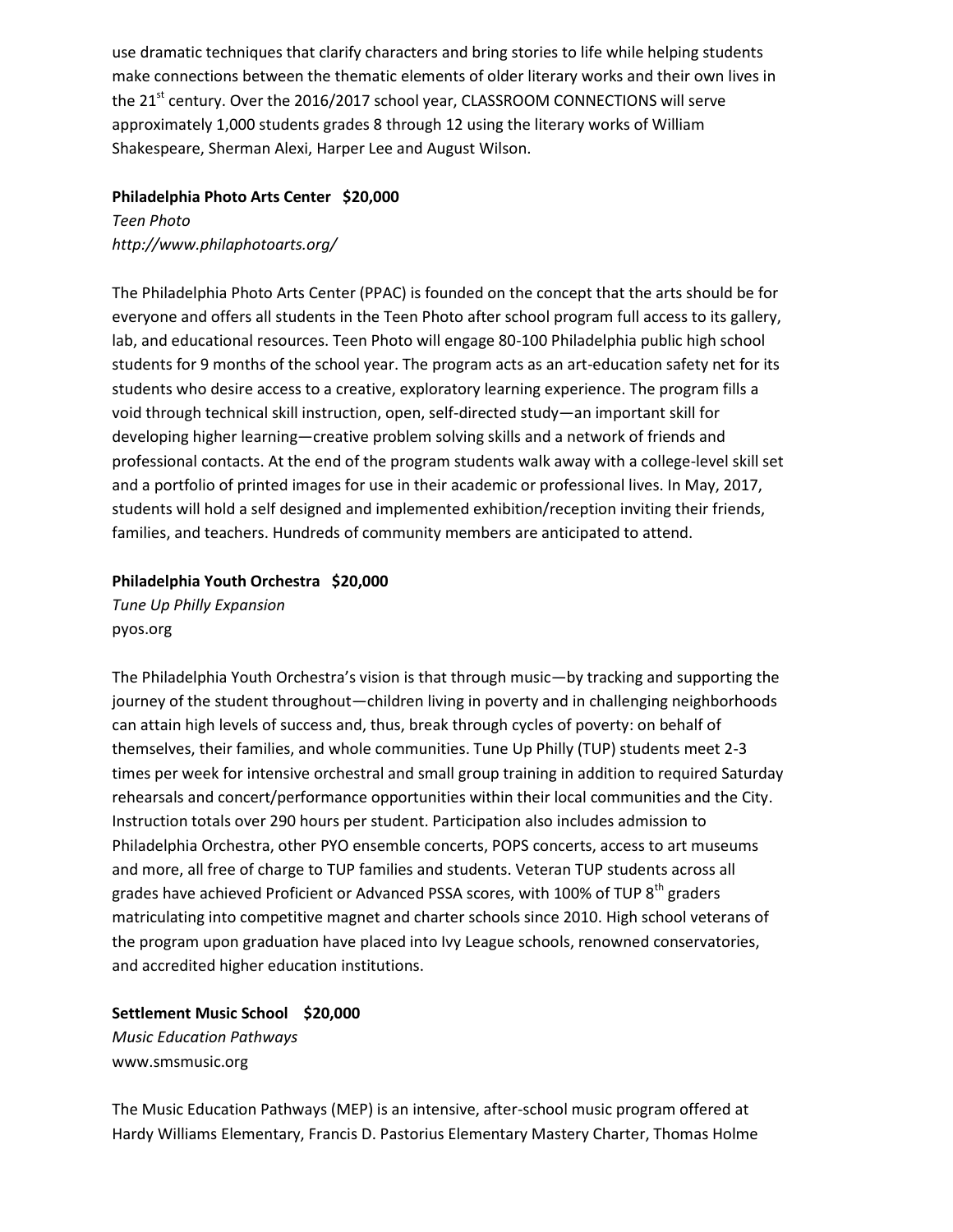Elementary, and Franklin Learning Center (high school). The MEP structure partners each school with one of Settlement's nearby branches so that students at each school receive afterschool ensemble training experiences several days a week from Settlement faculty. Partnership with the specific branch provides each school a designated neighborhood center for students and teachers to reach out for supplemental resources, such as individual and group lessons, live performances, loaned instruments, music, Settlement faculty, even chairs for rehearsals. Primary goals of MEP are that students receive the highest quality music instruction and develop life skills that support academic and socio-emotional learning; cultivation of "grit" and "persistence," skills that support tenacity in learning. Key results include that students learn about and practice clear and intense listening, work together toward a common goal, gain the ability to self-correct and the maturity to listen to and incorporate instruction and criticism, and communicate with and rely on one another. For the 2016/2017 school year the program will serve 215 children with 130 hours of music study/training and up to 4 opportunities to perform at their schools, their partner Settlement Branch, and an annual concert with students from all participating schools.

## **Spiral Q Puppet Theater \$20,000**

*SPARQ (In Schools West) at Blankenburg Elementary School* http://www.spiralq.org/

SPARQ (in Schools West) is Spiral Q's in-school arts education program that serves 3 to 5 neighborhood school partners each year in the federally-designated "Mantua Promise Zone" in West Philadelphia. SPARQ (in Schools West) – Blankenburg places Spiral Q in residence at Rudolph Blankenburg Elementary School for the entire school year. Spiral Q's artist ensemble works in residence throughout the year connecting students in kindergarten through 8<sup>th</sup> grades and teachers in the school in shared inquiry through a school-wide arts education project. Students in kindergarten through  $3<sup>rd</sup>$  grade are introduced to the building blocks of artistic production and the use of art as a vehicle for collective and participatory expression. Students in grades 4 through 8 engage in deep discourse around their vision for strong and healthy communities and conceptualize and create collaborative works of art that reflect their collective visions. SPARQ (in Schools West) culminates in a 1.5 mile parade with all  $4^{th}$  through  $8^{th}$  grade students that weaves its way through the Blankenburg neighborhood where many school alumni live.

#### **Theatre Exile \$15,000**

*Paper Wings* www.theatreexile.org

Paper Wings supports young, underserved artists by providing them with the proper resources and initiatives to explore their creativity. Paper Wings began as a bilingual program with the primarily Latino students at Norris Square Neighborhood Project (NSNP) as an after-school program. The success of Paper Wings at NSNP lead to the expansion of the program into two neighborhood schools, Andrew Jackson Elementary School and South Philadelphia High School, both located in Theatre Exile's South Philadelphia neighborhood. The underlying philosophy of this program is helping artists find their own voices, and teaching them how to make their written words soar, while discovering that theatre can be used as a catalyst for change within